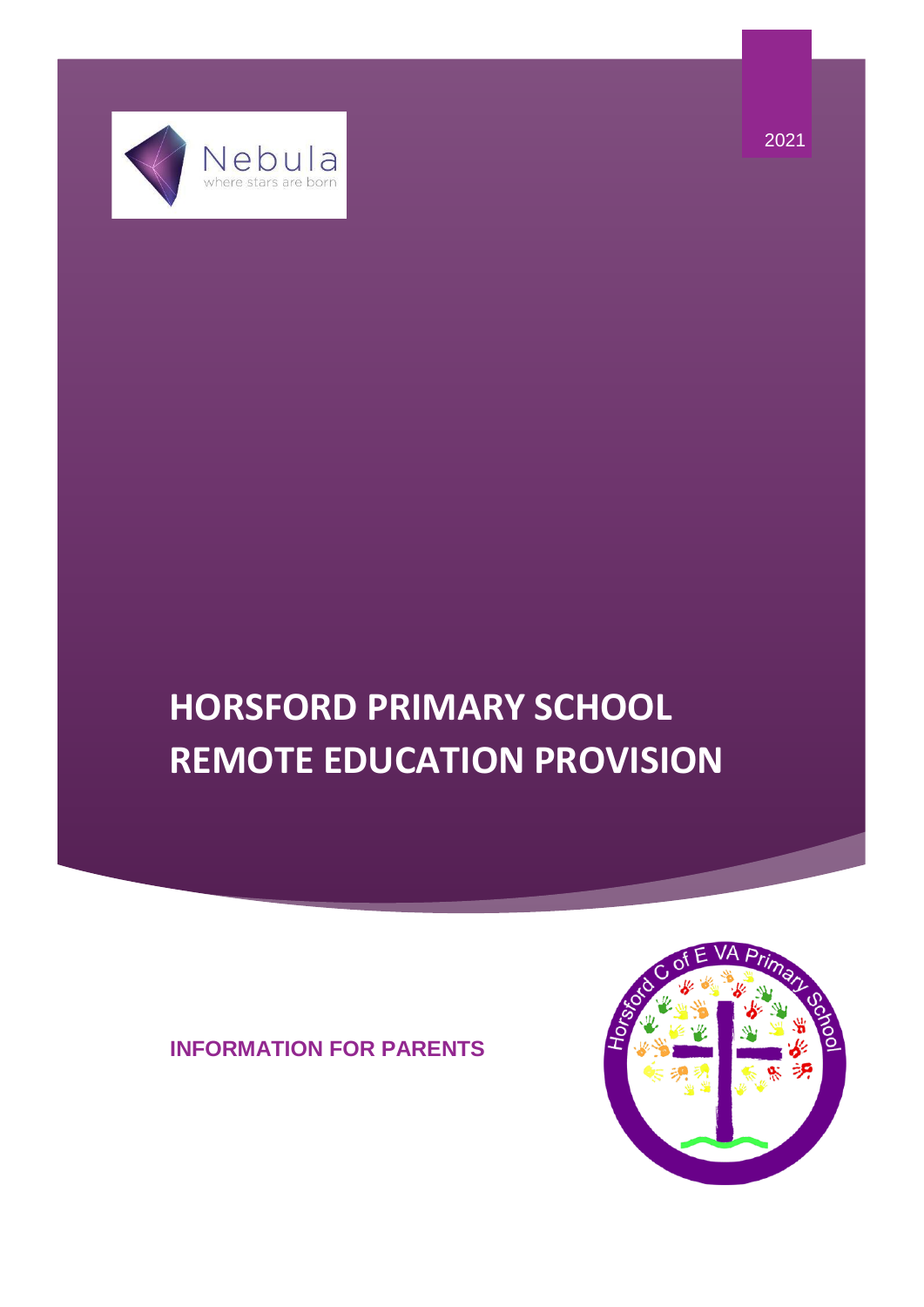# **Remote education provision at Horsford CE VA Primary School: information for parents**

This information is intended to provide clarity and transparency to parents or carers about how we will remotely educate your children during a national lockdown, local restrictions if cohorts (or bubbles) have to remain at home or individual pupils are self-isolating.

#### **The remote curriculum: what is taught to pupils at home**

A pupil's first day or two of being educated remotely might look different from our standard approach, while we take all necessary actions to prepare for a longer period of remote teaching.

# **What should my child expect from immediate remote education in the first day or two of pupils being sent home?**

In the first instance work will be available from the next day via Teams/Tapestry for your child to complete. In addition, pupils may be sent a paper pack of work to complete independently. Reception pupils already have a learning pack at home in anticipation of any absence.

# **Following the first few days of remote education, will my child be taught broadly the same curriculum as they would if they were in school?**

- We will ensure our pupils are taught a planned and well-sequenced curriculum with meaningful and ambitious work each day in a number of different subjects.
- We will provide frequent, clear explanations of new content delivered by a teacher or through high quality curriculum resources.
- We will provide opportunities for interactivity including questioning, eliciting and reflective discussion.
- We will provide scaffolded practice and opportunities to apply new knowledge.
- We will enable pupils to receive timely and frequent feedback on how to progress using digitally facilitated or whole class feedback where appropriate.
- We will use assessment to ensure teaching is responsive to pupils' needs and address any critical gaps in pupils' knowledge.
- Therefore, we teach the same curriculum remotely as we do in school wherever possible and appropriate, particularly in English, Maths, guided reading and phonics.
- However, we have needed to make some adaptations in some subjects:
	- $\overline{\phantom{a}}$  In Reception play-based learning is delivered via suggestions and advice through the learning pack and feedback on Tapestry.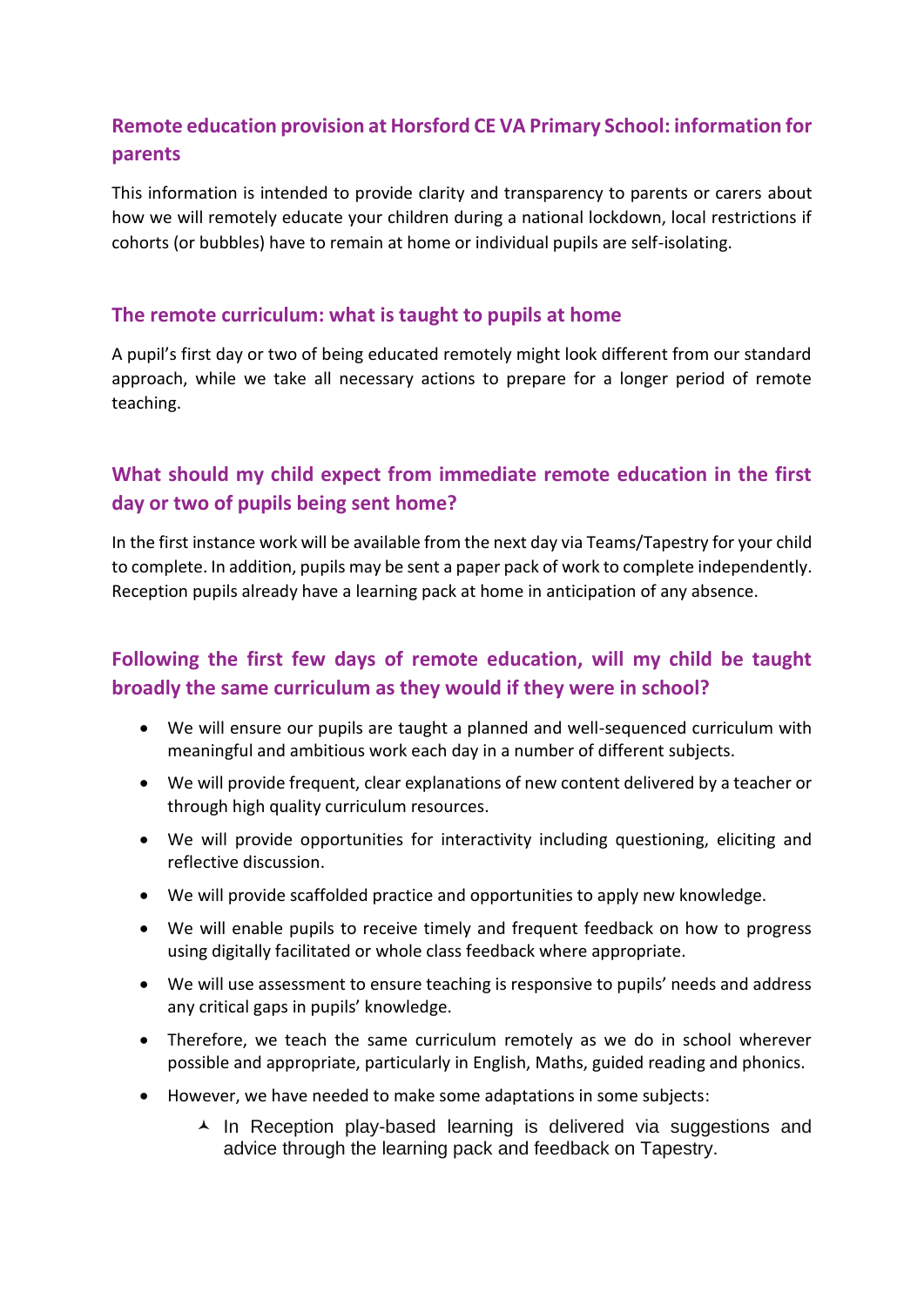- A In Key Stage One assignments are set on Teams, alongside a clear explanation which details the appropriate learning steps to give guidance to families to support their children.
- $\triangle$  In Key Stage Two the Science. Art and DT curriculums, in light of specialist resources not being available, will be adapted to enable children to still have access to the same learning.

## **Remote teaching and study time each day**

#### **How long can I expect work set by the school to take my child each day?**

We expect that remote education (including remote teaching and independent work) provided by our school will take pupils **broadly** the following number of hours each day:

| <b>Primary Schools</b> | <b>Phase/Key Stage</b>       |
|------------------------|------------------------------|
| <b>EYFS</b>            | 2.5 hours per day on average |
| KS1                    | 3 hours per day on average   |
| KS <sub>2</sub>        | 4 hours per day on average   |

#### **Accessing remote education**

**How will my child access any online remote education you are providing?**

- Microsoft Teams
- Tapestry
- White Rose Maths and DfE/NCETM
- BBC Bitesize
- Oak Academy
- Oxford Owl
- Spelling Shed
- TT Rockstars
- Read Theory
- Phonics Bloom
- Phonics Play
- ICT games cross curricular

## **If my child does not have digital or online access at home, how will you support them to access remote education?**

We recognise that some pupils may not have suitable online access at home. We take the following approaches to support those pupils to access remote education: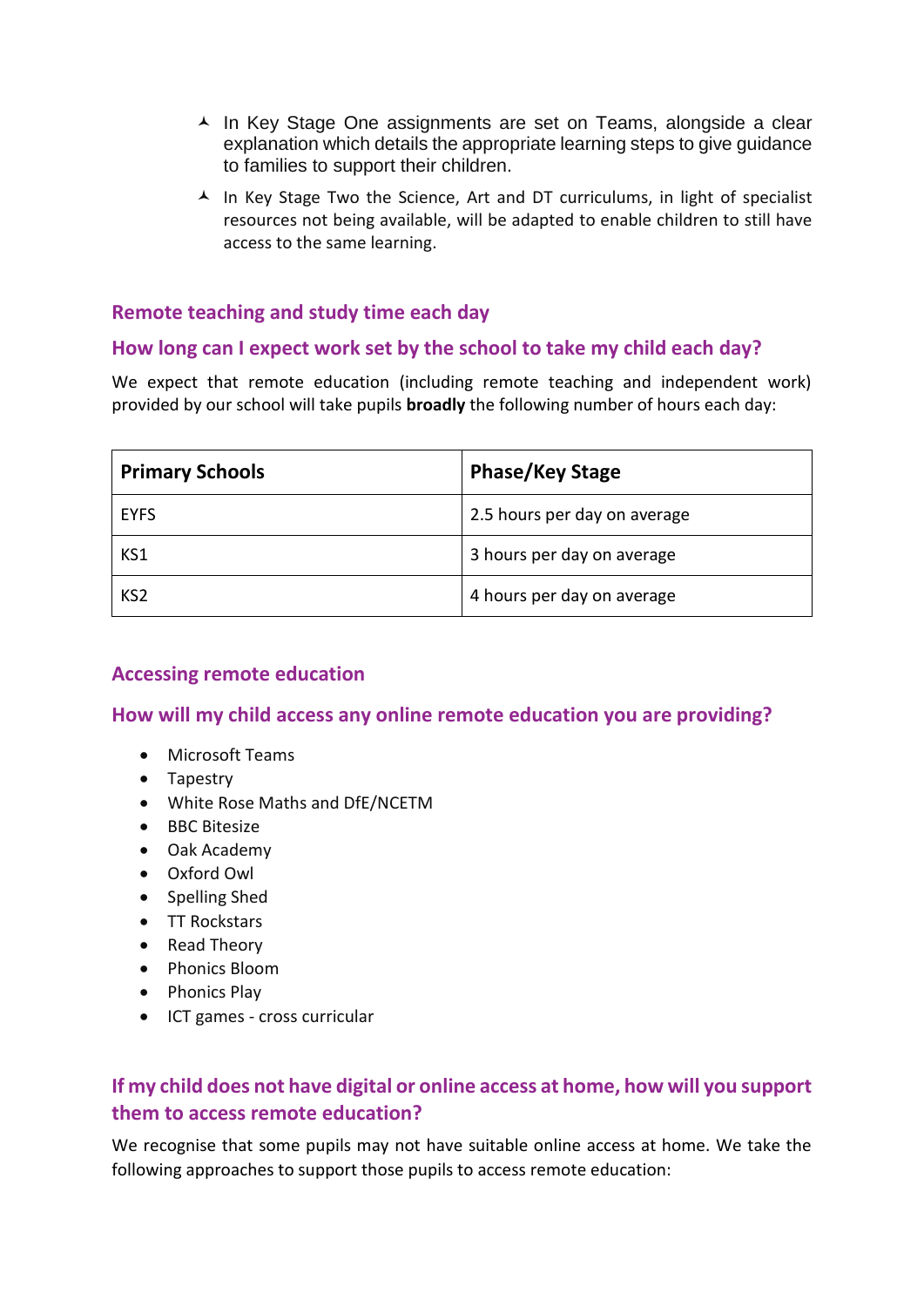- The school will lend laptops or tablets to pupils. Please contact the school.
- The school has SIM cards to give to parents to increase the data available so that pupils can 'hotspot' from devices to enable an internet connection. Many service providers are also providing additional data during national lockdowns.
- In the event that a pupil cannot access any technology, please contact the school urgently for more information. A place may need to be provided in school for your child.
- Printed materials can be made available in very specific circumstances by contacting the school directly. Parents will make arrangements with the school for this work to be completed on paper and then submitted frequently to teachers.

## **How will my child be taught remotely?**

We use a combination of the following approaches to teach pupils remotely:

- Live teaching (online lessons) for English, maths, guided reading and phonics.
- Recorded teaching (e.g. Oak National Academy lessons, video/audio recordings made by teachers for science and other foundation subjects.
- Printed paper packs produced by teachers for children with specific needs or no access to technology. (e.g. worksheets)
- Textbooks and reading books pupils have at home.
- Online books.
- Commercially available websites supporting the teaching of specific subjects or areas, including video clips or sequences.

#### **Engagement and feedback**

## **What are your expectations for my child's engagement and the support that we as parents and carers should provide at home?**

- As far as possible, we expect pupils to engage with the timetabled live lessons. If they are unable to do so, they should access the lesson at a later date.
- As lessons are timetabled, we ask for parent support in ensuring routines are in place to enable their child/ren to access the live lessons wherever possible and the remote learning protocols are followed.
- We also ask parents to set a routine and provide a suitable working environment to enable pupils to complete other work requested by their teachers.
- If your child is persistently struggling to engage with their learning, please contact the school to speak to their teacher.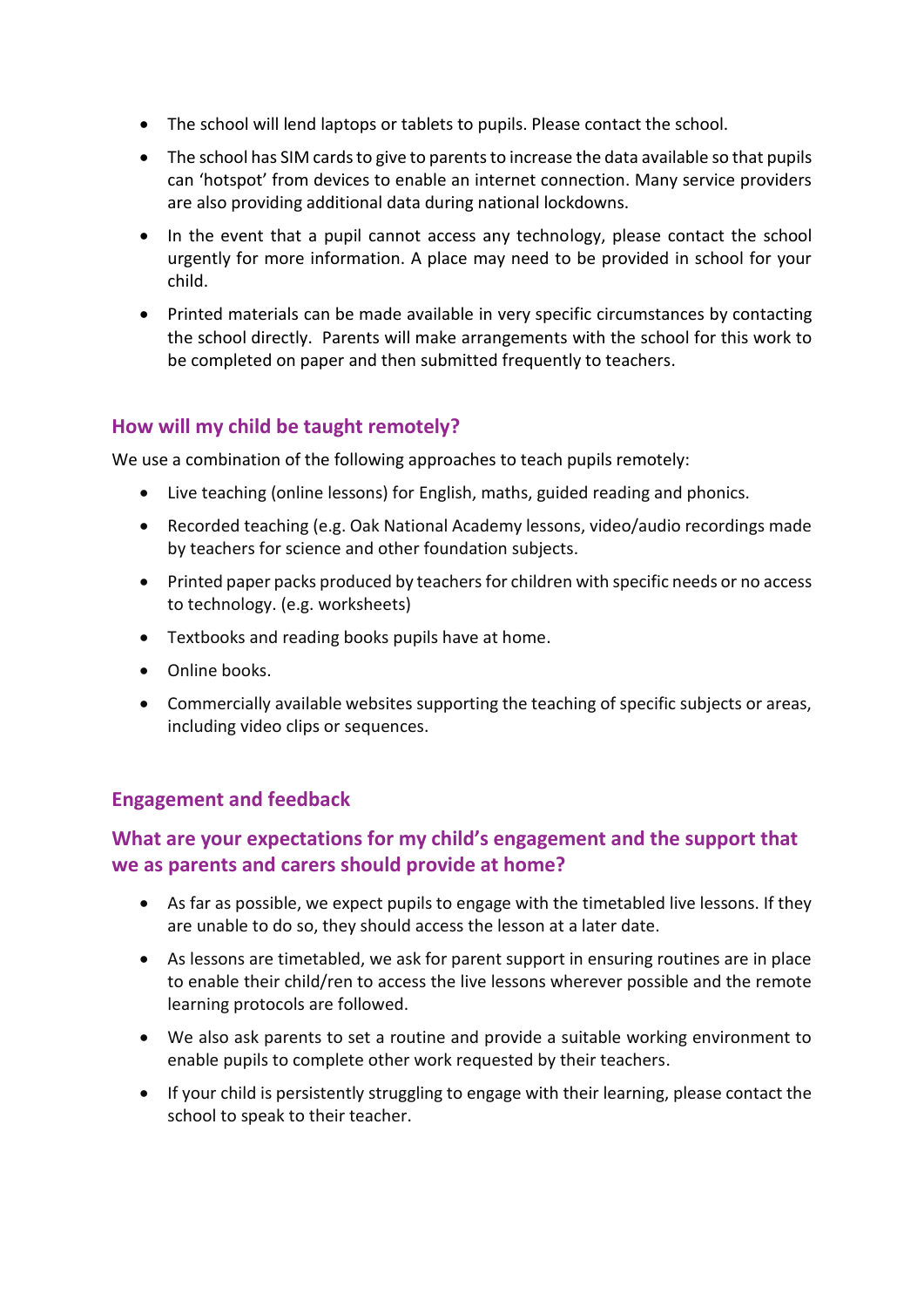# **How will you check whether my child is engaging with their work and how will I be informed if there are concerns?**

- Staff are able to monitor the engagement of pupils in the live teaching element of our remote learning provision.
- Staff will also continue to check pupils' engagement with all aspects of the curriculum provided remotely.
- Class teachers will contact parents on at least a weekly basis where the engagement of a pupil is a cause for concern.

### **How will you assess my child's work and progress?**

Feedback can take many forms. It may not always mean extensive comments for individual children. For example, whole-class feedback or quizzes marked automatically via digital platforms are also valid and effective methods, amongst many others. Our approach to feeding back on pupil work is as follows:

- We will enable pupils to receive timely and frequent feedback on how to progress using digitally facilitated or whole class feedback where appropriate.
- We will use assessment to ensure teaching is responsive to pupils' needs and address any critical gaps in pupils' knowledge.
- Below are the methods used by different age groups across the primary school.

Reception

 $\blacktriangle$  In Reception teachers will feedback daily to families who post observations of their children completing tasks.

Key Stage One and Two

- $\blacktriangle$  Teachers will give feedback to pupils using the 'feedback tool' in Teams by either acknowledging their great effort by giving a 'thumbs up' or by writing a comment where appropriate.
- A A formal written comment will be given at least once per week for both English and Maths.
- $\blacktriangle$  Pupils are able to ask questions via the chat option in Teams throughout the day and get 1-1 feedback from the teacher.
- $\triangle$  Some individuals/groups will receive additional catch up/intervention sessions to allow teachers to re-teach or fill learning gaps as required.

#### **Additional support for pupils with particular needs**

## **How will you work with me to help my child who needs additional support from adults at home to access remote education?**

We recognise that some pupils, for example some pupils with special educational needs and disabilities (SEND), may not be able to access remote education without support from adults